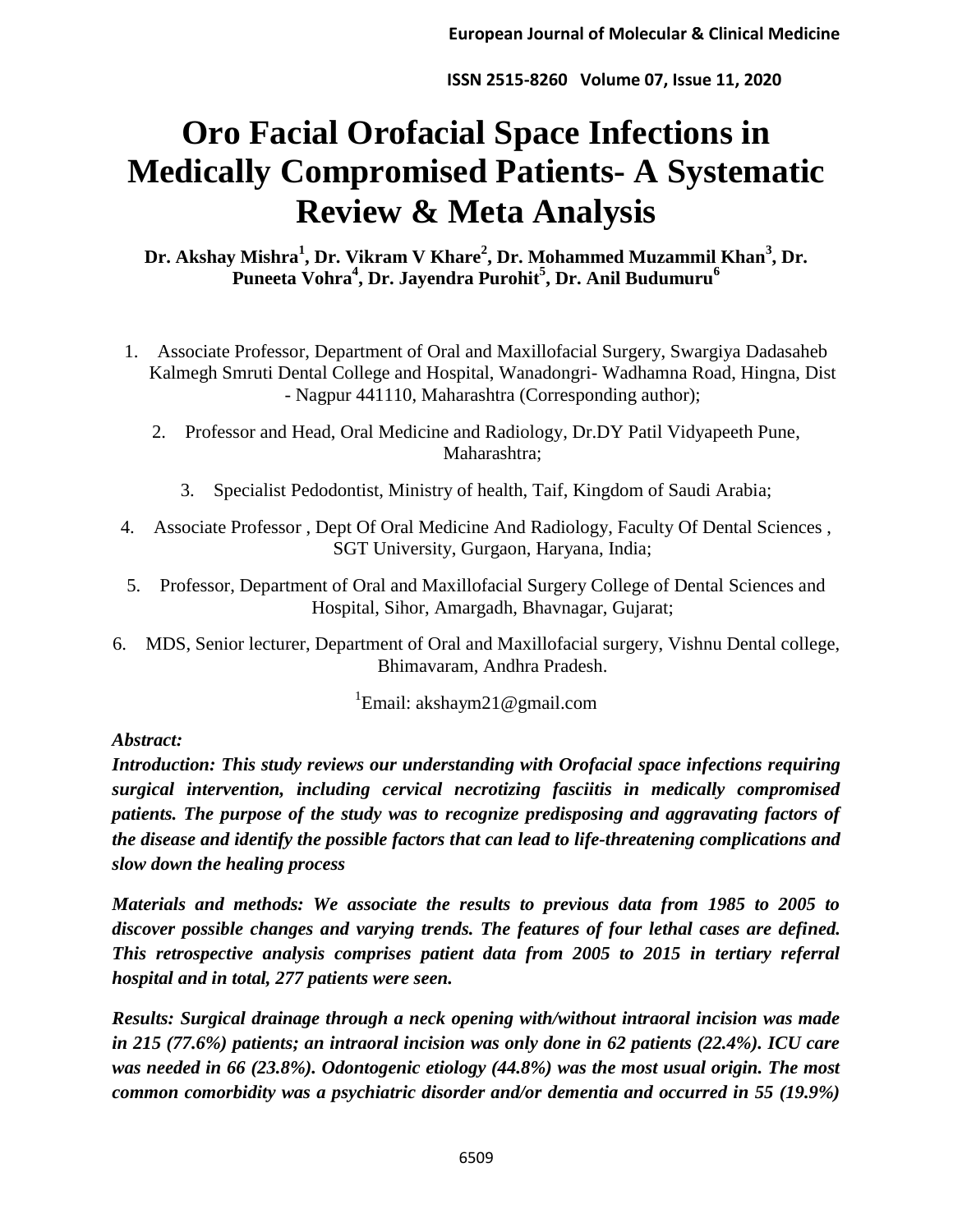*subjects. Patients with underlying illnesses were more likely to be admitted to the ICU (p=0.020), required a longer ICU stay (p=0.004) and repeated surgery (p=0.009). Gas formation seemed to be predictive of a more severe course of infection. Early extraction of the odontogenic foci was connected to a lower length of stay (LOS) (p=0.039).*

*Conclusion: The yearly numbers have increased from 14 to 24 cases per year when linked to preceding data. OFSIs remain a cause of fatal complications; the mortality was 1.4% and overall complications ensued in 61 (22.0%) patients.*

*Key words: Facial space infections, medically compromised, review, Odontogenic.* 

#### **Introduction**

Orofacial space infections (OFSIs) are a group of severe bacterial infections in potential spaces and fascial planes of the neck. Abscesses, cellulitis and phlegmons can spread along these fascial planes from the skull base to the mediastinum and lead to serious and potentially lethal complications [1]. Few authors have stated that OFSIs are presently less frequent than in the past [2, 3]. However, the OFSIs remain a constant challenge because of the substantial morbidity and mortality rates [4–8]. From Finland there is evidence that OFSIs have become more prevalent in recent decades [9]. The most common etiology is odontogenic (35–42%) and pharyngotonsillar infections. Other reasons include salivary gland infections, penetrating or blunt trauma, a foreign body, iatrogenic factors such as prior surgery and dental procedures, neoplasm, lymphadenitis and infected cysts. Unidentified etiology varies in the literature and rests around 8–57% of cases [5, 10–12]. OFSIs need prompt and precise management. This comprises managing the oftencompromised airway, adequate antimicrobial therapy, surgical incision and drainage of the abscess, identifying and treating the possible cause (removal of the causal teeth or tonsils) and treatment of complications. Compromised airway, descending mediastinitis, thrombosis of the internal jugular vein, arterial erosion, pneumonia, meningitis and intra-cranial extensions are the potentially lethal complications, especially to immunocompromised patients or patients with comorbidities [7, 11]. The objective of the study is to identify the causes and predisposing factors of OFSIs and identify the possible factors that can lead to severe complications and slow down the healing process. We also validate the changing trends in morbidity, mortality and admissions for OFSIs in our tertiary referral hospital related to previously published data from 1985–2005.

#### **Materials and methods**

Present study is a retrospective analysis of clinical data collected from medical records between 1.1.2004 and 30.11.2015. Of the ~2500 patients identified 277 met the inclusion criteria, defined as OFSI requiring surgical treatment, including intraoral or extraoral openings, and admission to a specialized ward or ICU. We excluded peritonsillar abscesses without any complications and the OFSI patients, who were treated conservatively. A review is presented of patient demographics, associated systemic diseases, airway status, treatment, operations, reoperations, and duration of hospitalization, intensive care unit (ICU) days, bacterial cultures, hyperbaric oxygen therapy (HBO), complications, and the outcomes for OFSIs. SPSS ver 24 was used to analyze data by appropriate tools.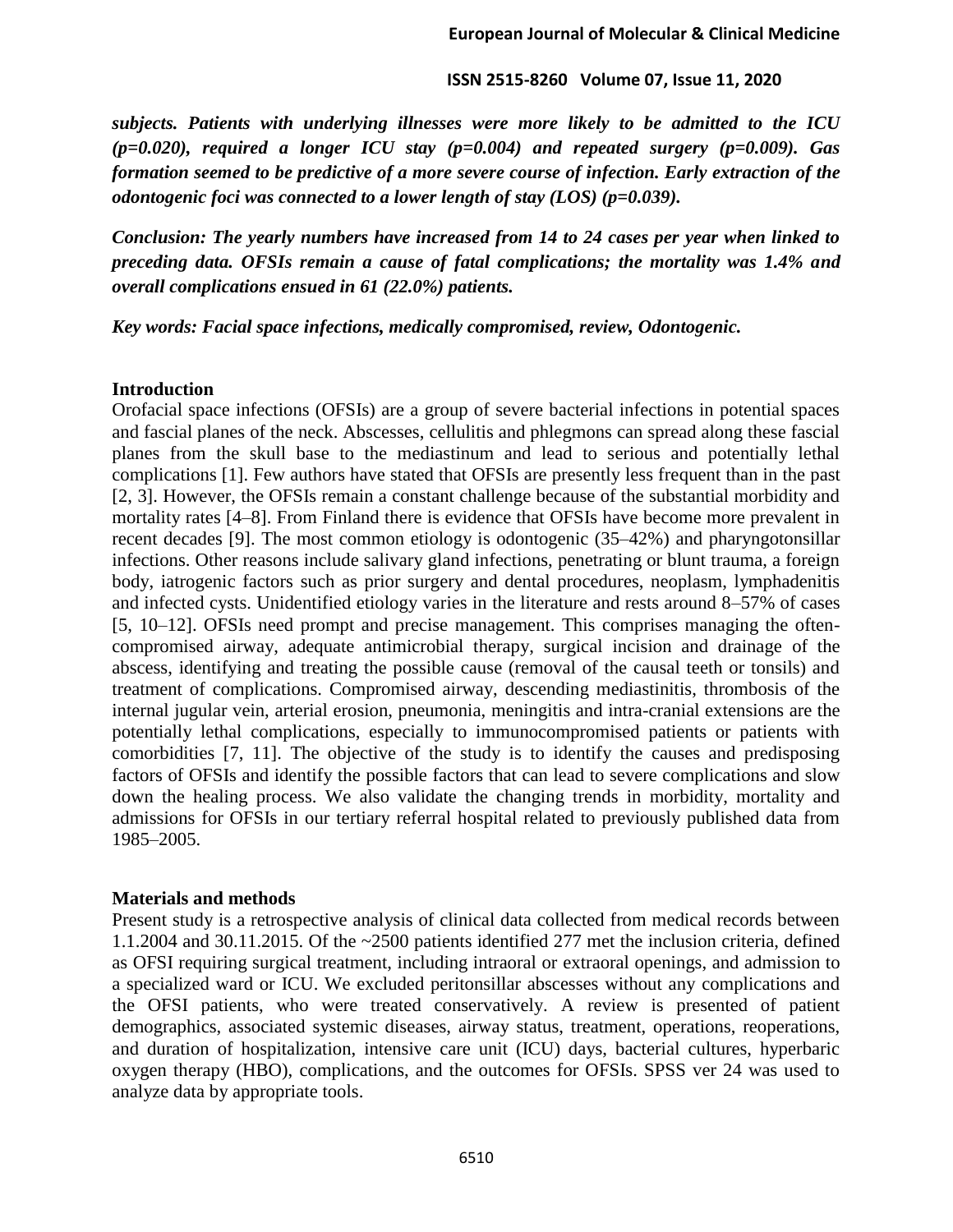#### **Results**

Socio-Demographic: A total 277 patients operated for OFSIs were included in this study. Male were majority 64.6%, female =35.4%. Mean age was 42.3 (0.5–92). Significant poor dental status was seen between male and female as well as the odontogenic etiology taken from the patient records.

Comorbidities: Nearly half the subjects had 114 several comorbidities. Comparable comorbidities were seen between genders. Psychiatric disorders and/or dementia was found in 55 (19.9%). 31 (11.2%) were diabetic patients on medication of which 17 (6.1%) patients had insulin treatment. 23 (8.3%) were classified as immunocompromised including patients receiving medications for autoimmune diseases or other known immunodeficiency. Alcohol abuse was mentioned in the patient history of 29 (10.5%) patients. Heart and vascular diseases were reported in 20 (7.2%) of patients. These included coronary artery disease or previous myocardial infraction, congestive heart failure, previous stroke or transient ischemic attack (TIA); however, solitary hypertension was excluded. 11 (4.0%) had malignancy in their patient history. Eight (2.9%) had clinically important liver disease, including hepatitis and cirrhosis. Six (2.2%) patients had a history of intravenous substance abuse. Poor dental status was noted in 101 (36%) of all patients based on status findings and/or dental imaging but was as high as  $50.1\%$  (n=28) in the psychiatric/dementia group. The difference was significant  $(p=0.013)$ . Odontogenic etiology in the psychiatric/dementia group was increased (54.5%), however, it was statistically not significant (p=0.091). As expected in the whole odontogenic subgroup poor dental status was noted in 73 (59%) cases (p=0.000). Table-1 Etiology: An odontogenic source was the most common reason for OFSI accounting for 124 (44.8%) of the cases. 20(16.1% of the odontogenic) patients had dental surgery afore admission to the hospital. The second common etiology was of a pharyngeal or tonsillar origin 104 (37.5%). The other sources were lymphadenitis in 12 (4.3%) and sialadenitis, neoplasm, infected cyst accounting for four cases (1.4%) each. 2 (0.7%) penetrating trauma to the cervical region, an otogenic infection (0.4%), a foreign body (0.4%) and a post-operative infection (0.4%) were identified. The source of the infection was not determined in 20 (7.2%) cases.

Diagnosis and treatment: Diagnosis of OFSI was based upon a thorough otorhinolaryngological examination typically together with fiberoptic nasopharyngoscopy and imaging. In cases of odontogenic foci, an oral and maxillofacial surgeon was consulted. Orthopantomography (OPG) was carried out on 147 (53.1%) patients. The most common imaging technique was a contrastenhanced computer tomography (CECT) of the neck, which was directed on 174 patients (62.8%). The initial CECT comprised the mediastinum when a descending infection was alleged. Magnetic resonance imaging was obtained from 37 (13.4%) patients and five patients underwent both imaging examinations. Ultrasonography was used on 11 (4.0%) patients. 37 (13.4%) patients were treated only with an OPG and seven patients (2.5%) were treated using no imaging examinations; in these cases, diagnosis of OFSI was made by a clinical examination and a surgical exploration. Airway management is crucial when treating Orofacial space infections. 36 patients (13.0%) needed a tracheostomy. A wide spectrum of intravenous empirical antimicrobial therapy was given to all patients and it was later stated according to microbiological findings and drug sensitivity tests. Cervical incision and surgical drainage with/ without intraoral incision and removal of necrotic tissue were made in 215 (77.6%) patients and an intraoral incision in 62 (22.4%). Tonsillectomy was done in 63 cases (22.7%). Dental extraction was made in 93 (33.6%) cases at the referral hospital and overall to 113 (40.8%) of the patients and to 100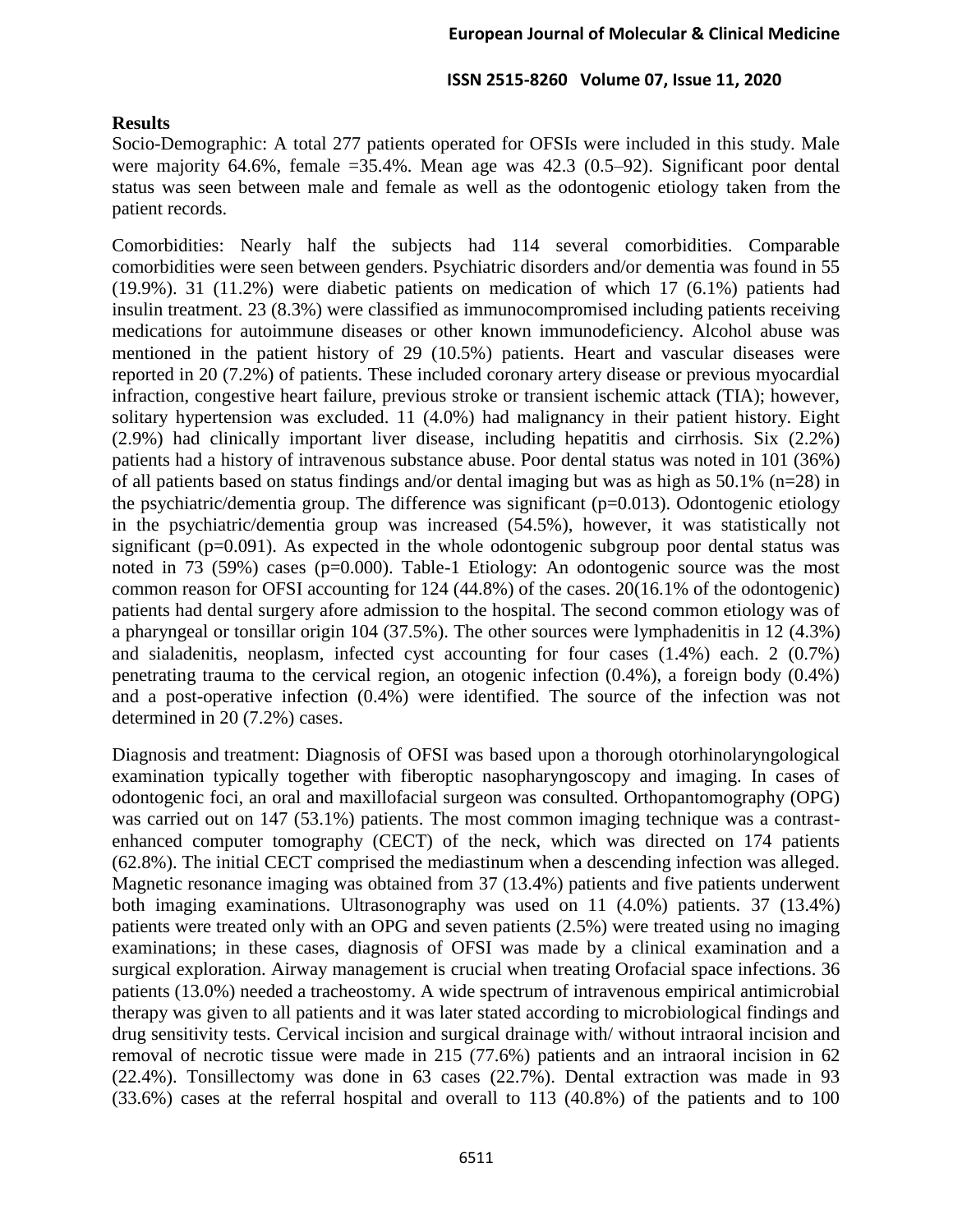patients  $(80.6\%)$  (p< 0.000) in the odontogenic subgroup. It is notable that the length of stay was significantly reduced from a median of 7 days to 5 days ( $p = 0.039$ ) when extraction was made simultaneously (same day) with the incision and drainage compared to those with delayed extraction (range  $1-9$  days). However, the differences in complications ( $p = 0.153$ ), the need for ICU ( $p = 0.105$ ) or ICU stay days ( $p = 0.223$ ) were not distinguished between early and late extraction. 47 patients (17.0%) had revision surgery through neck opening(s) and seven (2.5%) patients also needed mediastinal canalization or thoracotomy. In the subgroup analysis, the odontogenic group was more likely to need repeated surgery ( $p = 0.022$ ) as well as the patients with comorbidity ( $p= 0.009$ ). The mean overall LOS (n- 260) in our tertiary referral center was 8.5 days, median 6.00 days (range  $2$ —114 days, SD 10.1). The data of 17 (6.1%) patients were missing because of their transfer to another hospital. 1—36 days, SD 7.4). Patients with underlying illnesses were more likely to be admitted to the ICU ( $p = 0.020$ ) and had a longer ICU stay, their median days being 2 vs. 7 ( $p= 0.004$ ). Diabetic patients had an overall longer hospital stay with a median of eight days (range 2—48 days, SD 13.0) and a stay of over 6 days (all patients' median) occurred more frequently. There was a significant difference between diabetic and non-diabetic patients ( $p = 0.040$ ). Similarly, ICU treatment was needed more frequently for diabetic patients ( $n = 16$ ; 51.6%;  $p < 0.000$ ). HBO therapy was mainly used once a day (except twice for two patients) as an adjuvant therapy for 42 (15.2%) patients during the intensive care period with a median of 6 days (range 1—15 days). HBO treatment was begun immediately (at least within 24 h) after initial surgery in 23 (54.89c; range 0—12 days) of the cases.

Complications: Complications occurred in 61 (22. 09 ) patients and are specified in Table 2. 18 (6.5 â) patients developed necrotizing fasciitis (NF) which is a rapidly progressing fulminant complication. NF was defined as a severe soft tissue infection (need for ICU treatment) with intense pain being mentioned or gas between the fascial layers; in all cases clinically confirmed necrotic tissue was found during surgery. Descending mediastinitis was diagnosed in 12 (4.3%) patients and 7 patients needed operations involving mediastinum. Two patients needed repeated thoracic surgery in addition to neck revisions to control the infection. However, all except one of the patients who arrived in an exceedingly advanced stage, suffering from mediastinitis, survived and were discharged from the hospital. HBO treatment was used in nine mediastinitis patients (75.0%). Of all the OFSI patients, 18 (6.5%) had multiple complications, nevertheless most of the patients 216 (78.0%) recovered without aggravating factors. The mortality rate was 1.4%. Comorbidities were associated with increased mortality ( $p = 0.015$ ). In these cases, infection was primarily advanced and involved multiple spaces. Three of the cases were categorized as NF. Two were of odontogenic origin and two pharyngotonsillar. The complication rate among diabetic patients was slightly augmented being 32.3% when compared to nondiabetics (20.7%) but it was statistically insignificant (p=0.144). Patients with a (former) malignancy had complications more frequently (n = 8; 72.7%;  $p < 0.000$ ). All patients having comorbidities seemed not to have associations with complications ( $p = 0.131$ ). However, taking merely the somatic underlying illnesses into account (excl. psychiatric and dementia subgroup), there was a significant connection to complications ( $p = 0.048$ ). Gas formation was noted in 41 (14.8%) patients in the radiological investigations. It was associated with higher a complication rate 46.3% (p other viridans group streptococci 25 (13.0%) were the most frequent findings. Streptococcus anginosus, constellatus and intermedius are part of the anginosus group streptocci (formerly known as the Streptococcus milleri group) and were involved altogether in  $35.8\%$  (n = 69) of the cases. Staphylococcus aureus was found in 22 (11.4%) of the cases. Comparison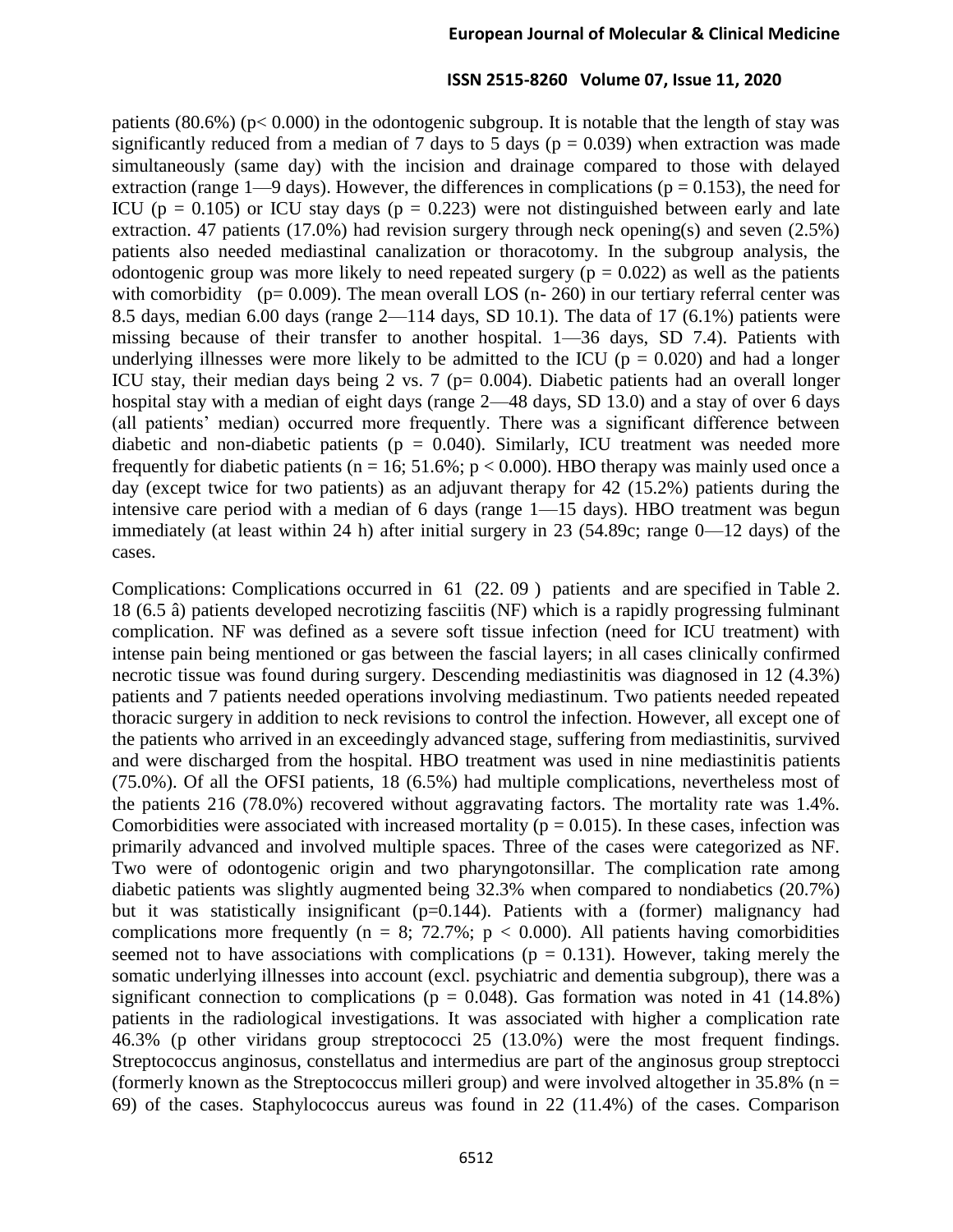to previously published data from our institute In 2008, Aitasalo published a review of 293 patients of OFSIs in Turku University Hospital between 1985 and 2005 [13]. To conduct a relevant evaluation, we excluded the years 2004–2005 from our current data. In total, 293 patients were analyzed in the former study.

Comparison and characteristics are presented in Table 4. A 168 (57%) of the patients were male and 125 (43%) female. Age distribution was 4–91 years, mean 38.5 years. Patients were significantly older in the present study (mean 43.3 years; p<0.000). Bacterial samples from surgery were available for 226 (8 1.69) patients. 33 (14.69) of the 226 had negative cultures and 193 (85.4â) had positive culture results for one or several bacteria. The most frequent bacterial organisms are presented in Table 3. Polymicrobial growth was present in 59.69  $(n \rightarrow 115)$  of the positive cultures. Most common pathogens to involve were Streptococcus species  $n \rightarrow 123$ (63.7 fi). Prevotella species were found in 70 (36.39%) of the positive cultures but interestingly only in one (0.5 9) case was it the only pathogen identified. Streptococcus an ginosus ( $n = 31$ ) and an unspecified anginosus group streptococci (n- 7) accounted together for 19.7 â of the bacteria, the Fusobacterium species 29 (15.0 %), Streptococcus constellatus 21 (10.99) and the other viridans group streptococci 25 ( 13.0â) were the most frequent findings. Streptococcus anginosus, constellatus and intermedius are part of the anginosu s group streptocci (formerly known as the Streptococcus milleri group) and were involved altogether in 35.8 % (n-69) of the cases. Staphylococcus aureus was found in 22 (11.4%) of the cases.

| Comorbidity                       | No. patients<br>$(=227)$ | $\frac{0}{0}$ |
|-----------------------------------|--------------------------|---------------|
| Psychiatric diagnosis or dementia | 55                       | 19.9          |
| <b>Diabetes</b>                   | 31                       | 11.2          |
| Alcohol< 1 abuse                  | 29                       | 10.5          |
| immunocompromised                 | 23                       | 8.3           |
| Heart and vascular disease        | 20                       | 7.2           |
| Malignancy (previous)             | 11                       | 4.0           |
| Liver disease                     | 8                        | 2.9           |
| I.v. substance abuse              | 6                        | 2.2           |
| One or several comorbidity        | 114                      | 41.2          |
| Healthy                           | 163                      | 58.8          |

**Table 1**: Comorbidities of patients with deep neck infections

**Table 2**: Complications of deep neck space infections

| Complication ( $n = 277$ )      | No. patients | $\frac{6}{9}$ |
|---------------------------------|--------------|---------------|
| Necrotizing fasciitis           | 18           | 6.5           |
| Pneumonia                       | 16           | 5.8           |
| Sepsis (blood culture positive) | 13           | 4.7           |
| Mediastinitis                   |              | 4.3           |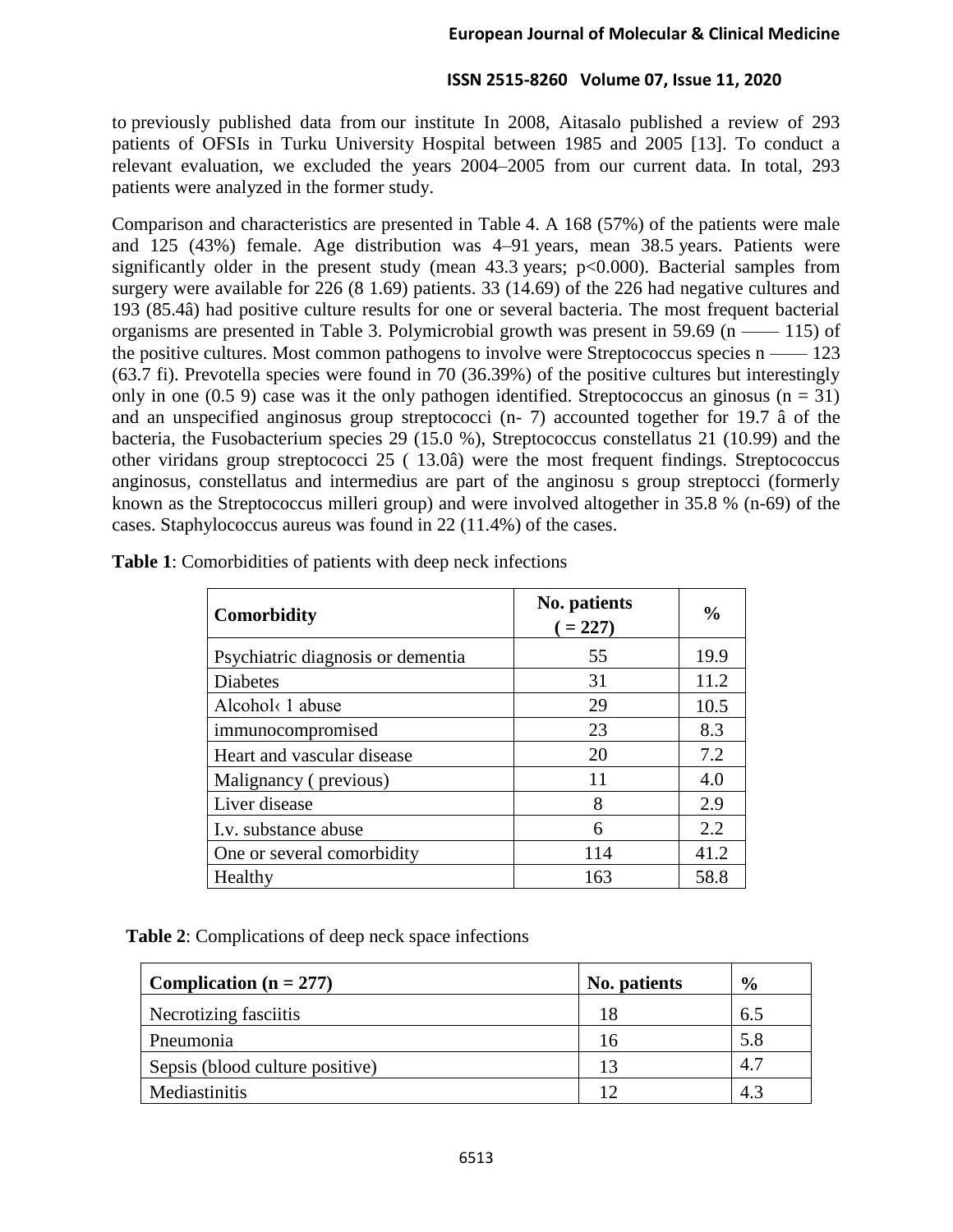| Neural damage                          | 12                          | 4.3 |
|----------------------------------------|-----------------------------|-----|
| Internal jugular vein thrombosis       | 6                           | 2.2 |
| Total airway obstruction               |                             | 1.4 |
| Death                                  |                             | 1.4 |
| Orocutaneus fistula                    | 3                           | 1.1 |
| Disseminated intravascular coagulation | $\mathcal{D}_{\mathcal{A}}$ | 0.7 |
| latrogenic tracheal stenosis           | $\mathcal{D}_{\mathcal{L}}$ | 0.7 |
| Delirium                               |                             | 0.4 |
| Pulmonary embolism                     |                             | 0.4 |

**Table 3:** Ten most common results in positive bacterial cultures

| <b>Bacterial cultures</b>                         | No. cases | $\frac{0}{0}$ |
|---------------------------------------------------|-----------|---------------|
| Prevotella species                                | 70        | 36.3          |
| Streptococcus anginosus and unspecified anginosus | 38        | 19.7          |
| Fusobacterium species                             | 29        | 15.0          |
| Viridans group streptococci'                      | 25        | 13.0          |
| Staph5lococcus aureus                             | 22        | 11.4          |
| Streptococcus constellatus                        | 21        | 10.9          |
| Streptococcus pyogenes                            | 15        | 7.9           |
| Streptococcus betuhaemol yiicus non A             | 14        | 7.3           |
| Streplococcus iiiierinedius                       | 10        | 5.2           |
| Profiionihoc'terium oc ne.s'                      | 8         | 4.1           |
| Unspecified polymicrobial growth                  | 29        | 15.0          |

**Table 4:** Characteristics of deep neck infections in two time periods

|                         | 1985-2005 | $\frac{6}{6}$ | 2006-2015 | $\frac{0}{0}$ | p<br>value |
|-------------------------|-----------|---------------|-----------|---------------|------------|
| Patients (n)            | 293       |               | 239       |               |            |
| Male                    | 168       | 57.3          | 152       | 63.6          | 0.142      |
| Female                  | 125       | 42.7          | 87        | 36.4          | 0.142      |
| Patients/year/mean      | 14        | $24(15-32)$   |           |               |            |
| Age distribution(mean)  | 38.5      |               |           |               | 0.000      |
| Age distribution(range) | 4.0-91    |               |           |               |            |
| <b>ICU</b> treatment    | 61        | 20.8          | 58        | 24.3          | 0.342      |
| <b>HBO</b> treatment    | 36        | 12.3          | 41        | 17.2          | 0.112      |
| Complications           | 42        | 14.3          | 55        | 23.0          | 0.009      |
| Comorbidity             | 51        | 17.4          | 103       | 43.1          | 0.000      |
| Mortality               | $\Omega$  | 0.0           | 4         | 17            | 0.040      |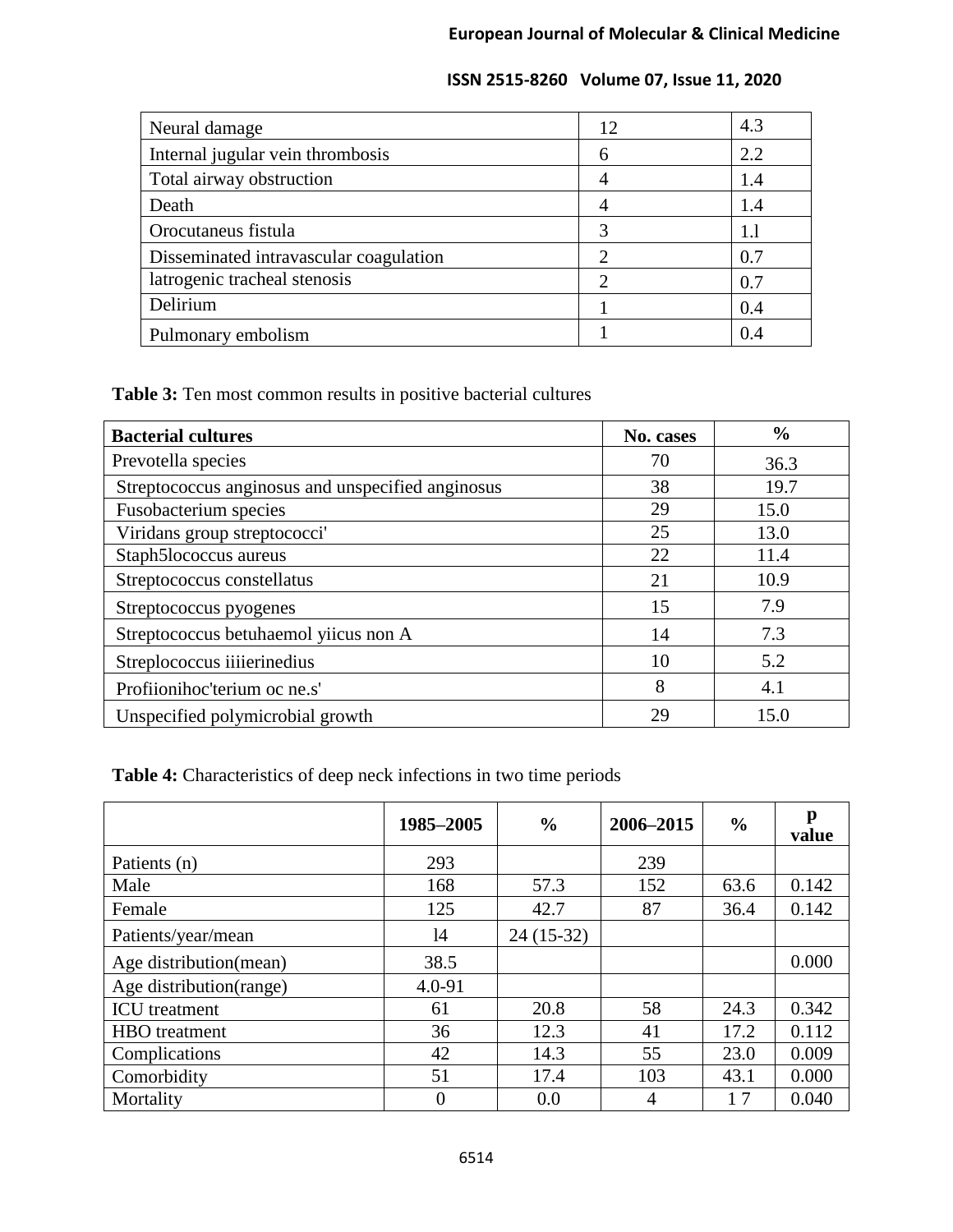| Etiology             |     |      |     |       |       |
|----------------------|-----|------|-----|-------|-------|
| Odontogenic          | 64  | 21.8 | 101 | 42 3  | 0.000 |
| Prev. dental surgery | 32  | 10.9 | 16  | 6.7   | 0.091 |
| Pharyngotonsillar    | 69  | 23.5 | 92  | 38.5  | 0.000 |
| Unknown              | 54  | 18.4 | 16  | 6.7   | 0.000 |
| Space infected       |     |      |     |       |       |
| Parapharyngeal       | 114 | 39   | 46  | 19.2  | 0.000 |
| Submandibular        | 82  | 28   | 72  | 30.1  | 0.588 |
| Retropharyngeal      | 32  |      |     | 1 2.6 | 0.560 |
| Multilocular         |     |      |     | 15.5  |       |

#### **Discussion**

We found OFSIs to be an increasing burden on the health care system. In this article, we presented an analysis of 277 OFSI patients requiring surgical treatment. OFSIs can be mostly well managed in adults with intravenous antimicrobial therapy often combined with the timely incision and drainage [1, 6, and 11]. A widespread progression can be prevented with an efficient treatment which also includes airway control. Due to the complex anatomy of the neck, surgical treatment tends to be challenging. Additionally, in present study, severe and lethal complications did occur and associated systemic disorders were shown to aggravate the disease. The male predominance of OFSI patients has been documented in many studies but the underlying cause remains unclear [5, 7, 8, 11, 14]. The distribution of 64.6% males in this study was in concordance with these previous findings. The males in the study population were associated with both poor dental status and odontogenic etiology which in part could explain the increased morbidity. The median hospitalization (LOS) was 6 days (mean 8.5). A comparable LOS, a median of 7 days was reported by Tapiovaara et al. 2017, in surgically treated OFSIs [12]. A mean LOS of 9.5 days was reported by Parhiscar et al. 2001, 13 days by Huang et al. 2004, and 13.1 days by Ridder et al. 2005 [3, 5, 14]. Early extraction combined with incision and drainage accompanied by antibiotics can be considered as the mainstay of treatment when managing odontogenic infections [15, 16]. The presented results show that the overall hospital stay was significantly reduced when extraction was made immediately (same day) as the incision and drainage, compared to those with delayed extraction. Comparable results were reported recently by Heim et al. 2019, concluding that immediate removal of the focus tooth is the best approach to achieve the lowest LOS [17]. According to this study, a psychiatric disorder or dementia (19.9%) can be observed as a significant comorbidity in patients suffering from OFSIs. In 2009, Daramola et al. reported a 10.4% rate for psychiatric illnesses [18]. In this subgroup, the majority of infections (54.5%) were odontogenic. This might be due to poor commitment to dental hygiene. Kisely et al. 2016 demonstrated an association between poor oral health and psychiatric morbidity in a meta-analysis of 334,503 patients [19]. Similarly, dementia has been strongly linked to oral health problems [20]. Diabetes is a well described risk factor for OFSIs [5, 11, 18]. In the present study, we confirmed that the median overall LOS (6 days) was more often exceeded by diabetic patients and significantly more ICU treatment was needed. These diabetic patients were more likely to need repeated surgery, although the complication rate was not substantially different. Furthermore, all somatic comorbidities (excluding psychiatric and dementia) had an association with complications and the need for repeated surgery. Gas formation has traditionally been a sign of fulminant and rapidly progressive infections such as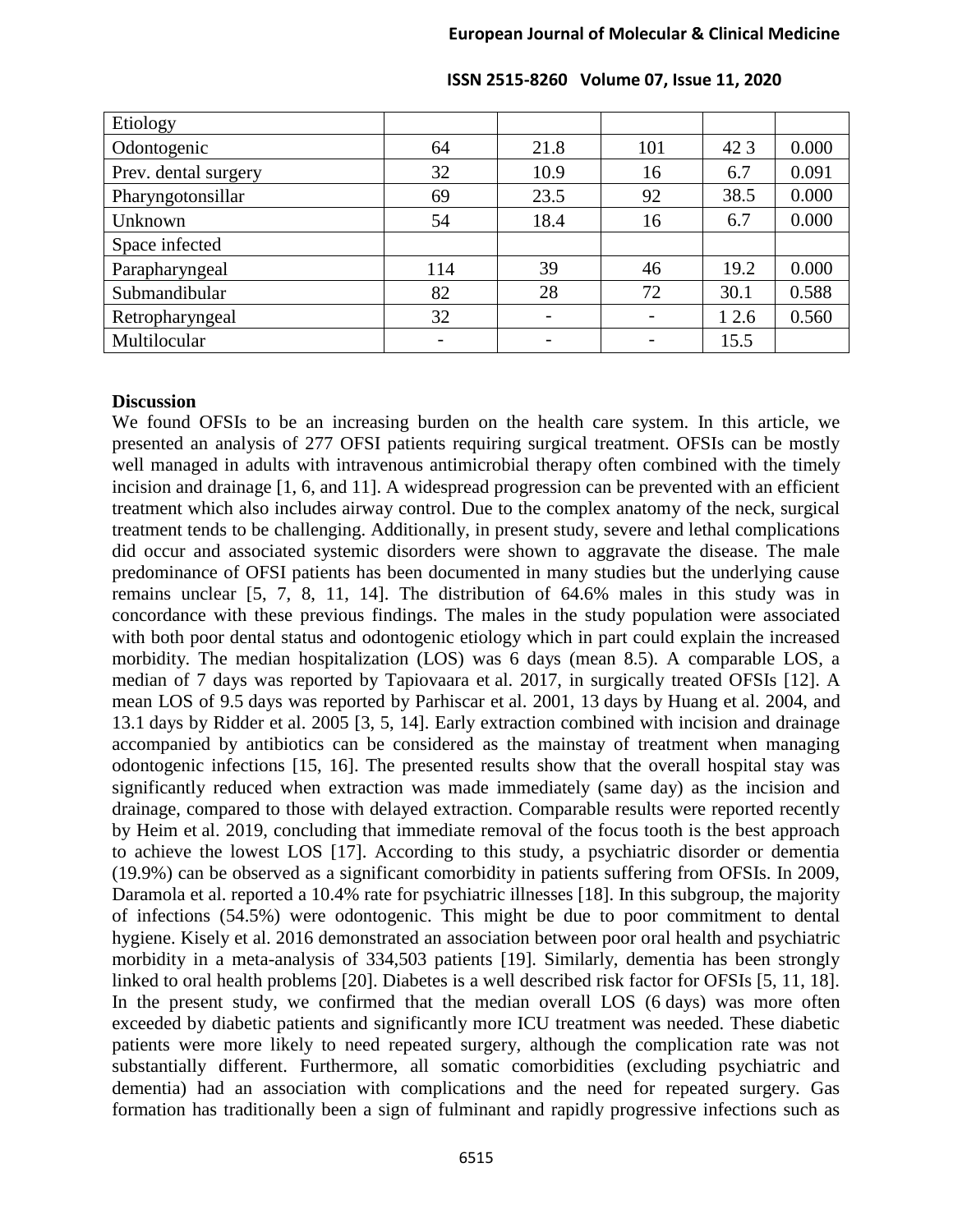necrotizing fasciitis, which is present in 56.39% of the cases of cervical NF in recent metaanalysis [21, 22]. Additionally, with odontogenic infections, crepitus was described as a sign of severity by Alotaibi et al. 2015 [23]. In our study, 15 (83.3%) of the NF cases presented gas formation as well as  $10.2\%$  (n=26) of the OFSIs others than NF. We confirmed that gas formation was linked to a more severe course with a higher complication rate, increased mortality, longer hospitalization and both increased ICU treatment and a longer ICU stay; this was also true for OFSIs not diagnosed as NF. Lin et al. 2014 stated that gas formation detected on CT scans of OFSIs was a sign of anaerobic pathogens and a higher complication rate [24]. As of the retrospective nature of our study, it is likely that some cases of true NFs were miscategorized using a strict criteria of necrosis during surgery and although that might increase the difference, it is unlikely to alter all the results representing a more severe course. OFSIs continue to cause significant morbidity and mortality. We found 22% suffering complications and 1.4% mortality. Numerous other authors have reported comparable statistics, such as 18% had complications and a mortality rate 0.3% by Boscolo-Rizzo 2012, 16.2% and 1.6% by Huang 2004, 27.5% and 2.6% by Ridder 2005 [5, 11, 14]. Nevertheless, the differences in complications reported are present and should be noted. In this study, it is likely that excluding conservatively treated OFSIs and including necrotizing fasciitis, we have created a bias towards analyzing infections with a more severe course. The advantage of HBO treatment as an adjuvant in cervical necrotizing infections is unsolved [25–29]. Descending mediastinitis can still be deliberated a highly life-threatening condition having a reported mortality rate varying from 0 to 40%, being overall 17.5% in the latest systematic review of 84 patients by Prado-Calleros 2016 [5, 22, 30– 33]. In the present series 11 out of 12 mediastinitis patients lived, resulting in an 8.3% mortality rate. HBO therapy was utilized in nine cases (75%) and was started immediately (at least within 24 h) after surgery in most cases (n=7/9). Shaw et al. 2014 settled that HBO treatment can be beneficial especially for those patients who were very ill with necrotizing soft tissue infections [29]. HBO treatment could be beneficial with the most severe cases of OFSIs, such as mediastinitis, when seeing our results of mediastinitis survival, although a need for a larger and case-controlled series is evident. We established Streptococcus species in 63.7% of the cases and these have been widely reported in earlier studies [5, 7, 8, 11, 14]. The Streptococcus anginosus group (35.8%) has been shown to be a vital pathogen in the head and neck area causing locally extensive infections and a metastatic spread of infection [34]. Anaerobic Prevotella 870 European Archives of Oto-Rhino-Laryngology (2020) 277:863–872 1 3 species were involved in one third (36.3%) of all cases. In 1994, Shinzato et al. showed in a mouse model that the Streptococcus anginosus (former milleri) group in synergy with Prevotella intermedia produced a more severe pneumonia and increased mortality [35]. This synergy is possibly present in the pathogenesis of OFSIs and should be further inspected. Possible changes in the antibiotic susceptibility could contribute to more severe course of infection, though the specific analysis on sensitivities was lacking. In odontogenic infections, sensitivity rate for penicillin is reported high (87.1–100%) for these viridans streptococcal species [36, 37]. But, bacteria presenting low susceptibility to one or more of the standard antibiotic therapy regimes, have been shown to cause spreading infections and increased need and longer stay for inpatient treatment [36–38]. According to the present evaluation the incidence of OFSIs is not decreasing. The annual numbers have risen from 14 to 24 cases per year. Odontogenic etiology was the predominant cause of these infections in this study and we demonstrated a clear increase compared to previous decades. Seppänen et al. 2010 found alike upwards trend in Helsinki, Finland, Thomas et al. 2008 in UK national data, and Bottin 2003 in Italy [9, 10, 39]. Patients were considerably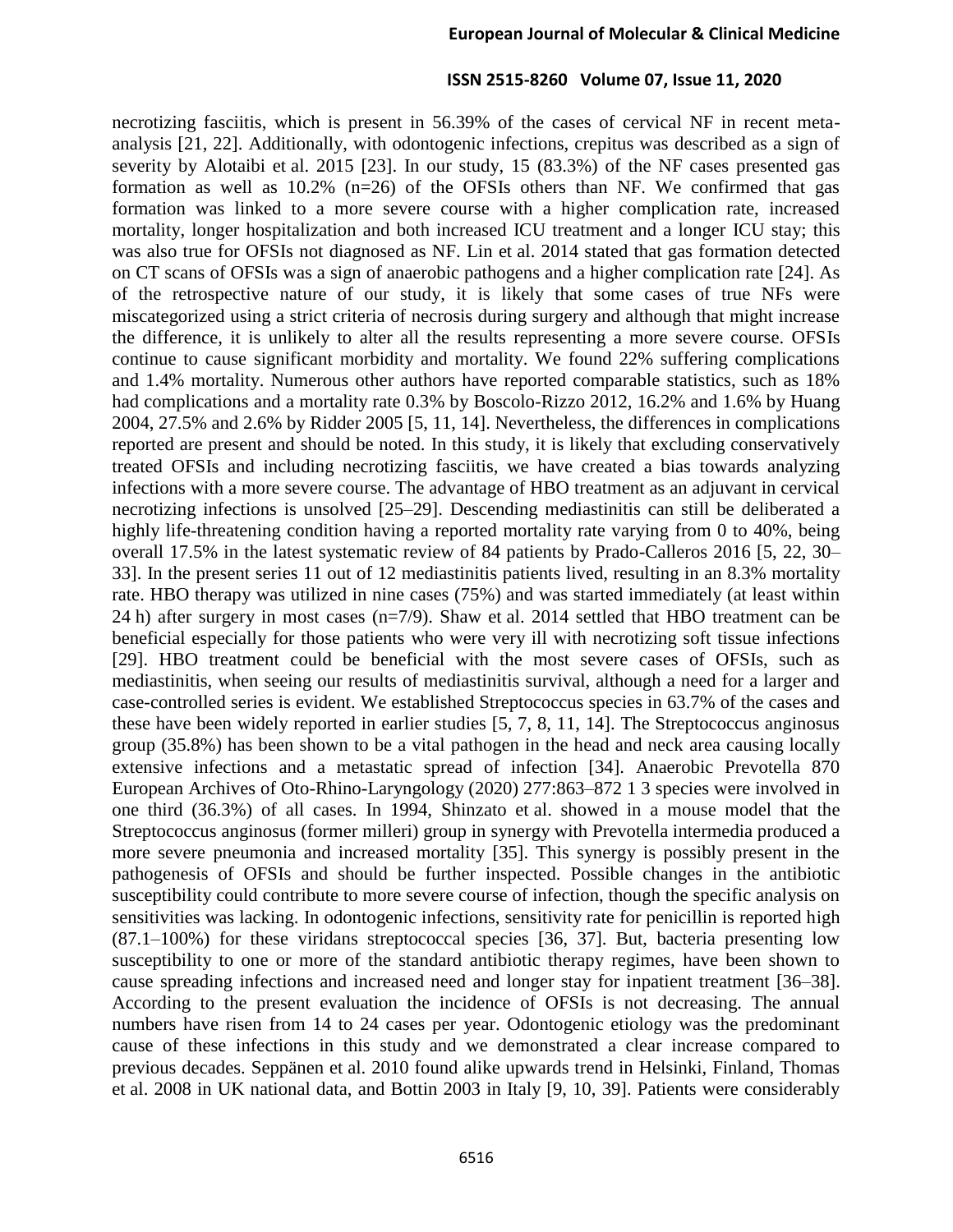older in the present study which could be a result of the ageing population in general. Age has been shown to be a risk factor for OFSIs [7, 40]. Additionally, considering the aging population, more patients are having full dentition until the last years of life. Fu et al. 2018 stated that admissions to ICU for OFSIs were rising [41]. We found increasing tendency between two cohorts (20.8–24.3%) but the difference did not reach statistical significance. Seppänen et al. 2010 stated odontogenic maxillofacial infections had become more severe over a 10-year period and patients with underlying diseases had increased in their latest cohort [9]. Comorbidities were significantly increased in our recent data. The results could be due to dissimilarities in noted comorbidities but nevertheless patients were significantly older and potentially more morbid. Furthermore, the complication rate was significantly greater in the present series. One reason for the higher percentage might be the wider scale of complications noted from the patient data. Mortality was increased from 0 to 1.7% because of four lethal cases occurring during the latest decade. Increasing incidence and intermittent probability might partially explain that rise, but finding the causes of growing mortality should trigger further studies. All these trends highlight the growing complexity of OFSIs and should emphasize further development of efficient management and treatment protocols. The most common etiologies were odontogenic and pharyngotonsillar in the present and relative cohorts although the proportion had significantly increased in the recent group. This finding is in concordance with earlier reports [5, 7, 10]. The unknown etiologies were reduced in the latest data and this might be due to the strict diagnostics or a more detailed data collection. An OPG was obtained (53.1%) to identify dental foci, which is more frequent compared to previous reports from Staferi 2014 (36.5%) and Bottin 2003 (43%) [10, 42]. In the odontogenic subgroup an OPG was available in 79.7% of the cases. In the remaining 20.3%, dental imaging was possibly obtained from nonelectric versions in earlier visits by or information from CT scans was used. As earlier stated by several writers parapharyngeal, submandibular and retropharyngeal spaces were those most commonly involved in both groups [5, 7, 10]. Although multilocular involvement was not mentioned in the previous data which can have affected the exact proportions. The limits of the present study are acknowledged and mostly due to the retrospective nature of the analysis. The lack of comparable detailed data from previous decades weakened the analysis in this respect.

#### **Conclusion**

In our study an increasing trend was noted for the OFSIs. Oral health problems, and furthermore, odontogenic infections are a growing challenge. Early dental intervention is advocated to prevent complication. OFSIs continue to cause fatal complications and provoking comorbidities need to be accounted. Gas formation is predictive of worse prognosis that needs hospital admission. HBO therapy as an adjuvant might be helpful in most severe cases such as descending mediastinitis. Timely recognition and speedy management are vital to prevent sequelae.

#### **References**

1. Osborn TM, Assael LA, Bell RB (2008) Deep space neck infection: principles of surgical management. Oral Maxillofac Surg Clin North Am 20:353–365. https://doi.org/10.1016/j. coms.2008.04.002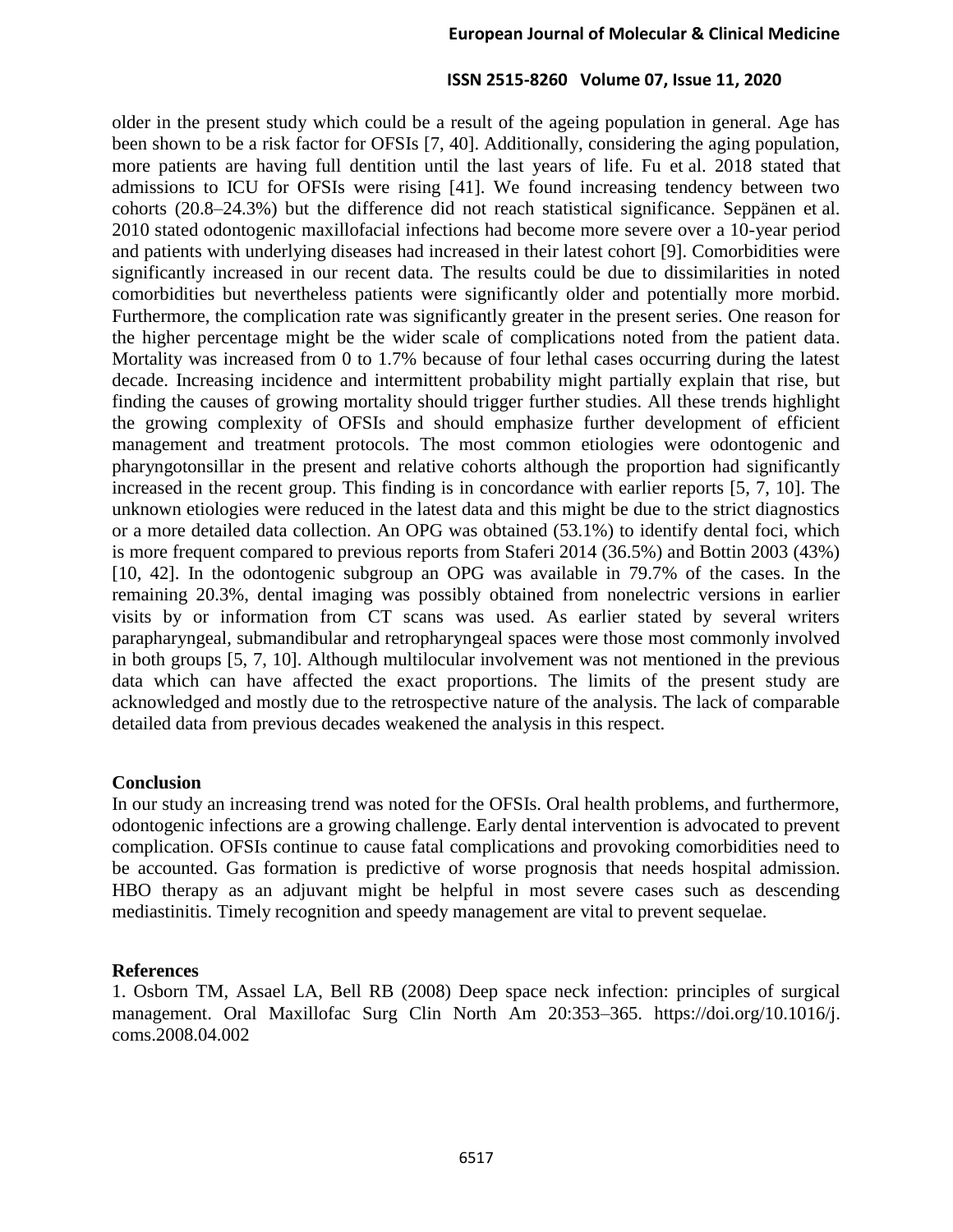2. Celakovsky P, Kalfert D, Tucek L et al (2014) Orofacial infections: risk factors for mediastinal extension. Eur Arch Otorhinolaryngol 271:1679–1683. https://doi.org/10.1007/s0040 5-013-2651-5

3. Parhiscar A, Har-El G (2001) Orofacial abscess: a retrospective review of 210 cases. Ann Otolrhinollaryngol 110:1051–1054. https://doi.org/10.1177/000348940111001111

4. Boscolo-Rizzo P, Da Mosto MC (2009) Submandibular space infection: a potentially lethal infection. Int J Infect Dis 13:327– 333. https://doi.org/10.1016/J.IJID.2008.07.007

5. Huang T-T, Liu T-C, Chen P-R et al (2004) Orofacial infection: analysis of 185 cases. Head Neck 26:854–860. https://doi. org/10.1002/hed.20014

6. Reynolds SC, Chow AW (2007) Life-threatening infections of the peripharyngeal and deep fascial spaces of the head and neck. Infect Dis Clin North Am 21:557–576. https://doi.org/10.1016/J. IDC.2007.03.002

7. Wang LF, Kuo WR, Tsai SM, Huang KJ (2003) Characterizations of life-threatening deep cervical space infections: a review of one hundred ninety-six cases. Am J Otolaryngol Head Neck Med Surg 24:111–117. https://doi.org/10.1053/ajot.2003.31

8. Wang L-F, Tai C-F, Kuo W-R, Chien C-Y (2010) Predisposing factors of complicated orofacial infections: 12-year experience at a single institution. J Otolaryngol Head Neck Surg 39:335–341

9. Seppänen L, Rautemaa R, Lindqvist C, Lauhio A (2010) Changing clinical features of odontogenic maxillofacial infections. Clin Oral Investig 14:459–465. https://doi.org/10.1007/s00784-009-0281-5

10. Bottin R, Marioni G, Rinaldi R et al (2003) Orofacial infection: a present-day complication. A retrospective review of 83 cases (1998–2001). Eur Arch Otorhinolaryngol 260:576–579. https:// doi.org/10.1007/s00405-003-0634-7

11. Boscolo-Rizzo P, Stellin M, Muzzi E et al (2012) Orofacial infections: a study of 365 cases highlighting recommendations for management and treatment. Eur Arch Otorhinolaryngol 269:1241–1249. https://doi.org/10.1007/s00405-011-1761-1

12. Tapiovaara L, Bäck L, Aro K (2017) Comparison of intubation and tracheotomy in patients with orofacial infection. Eur Arch Otorhinolaryngol 274:3767–3772. https://doi.org/10.1007/s0040 5-017-4694-5

13. Aitasalo K (2008) Syvät kaulainfektiot ja niiden hoito. Suom Lääkäril 63:1595–1599

14. Ridder GJ, Technau-Ihling K, Sander A, Boedeker CC (2005) Spectrum and management of orofacial space infections: an 8-year experience of 234 cases. Otolaryngol Neck Surg 133:709– 714. https://doi.org/10.1016/j.otohns.2005.07.001

15. Wang J, Ahani A, Pogrel MA (2005) A fve-year retrospective study of odontogenic maxillofacial infections in a large urban public hospital. Int J Oral Maxillofac Surg 34:646–649. https:// doi.org/10.1016/j.ijom.2005.03.001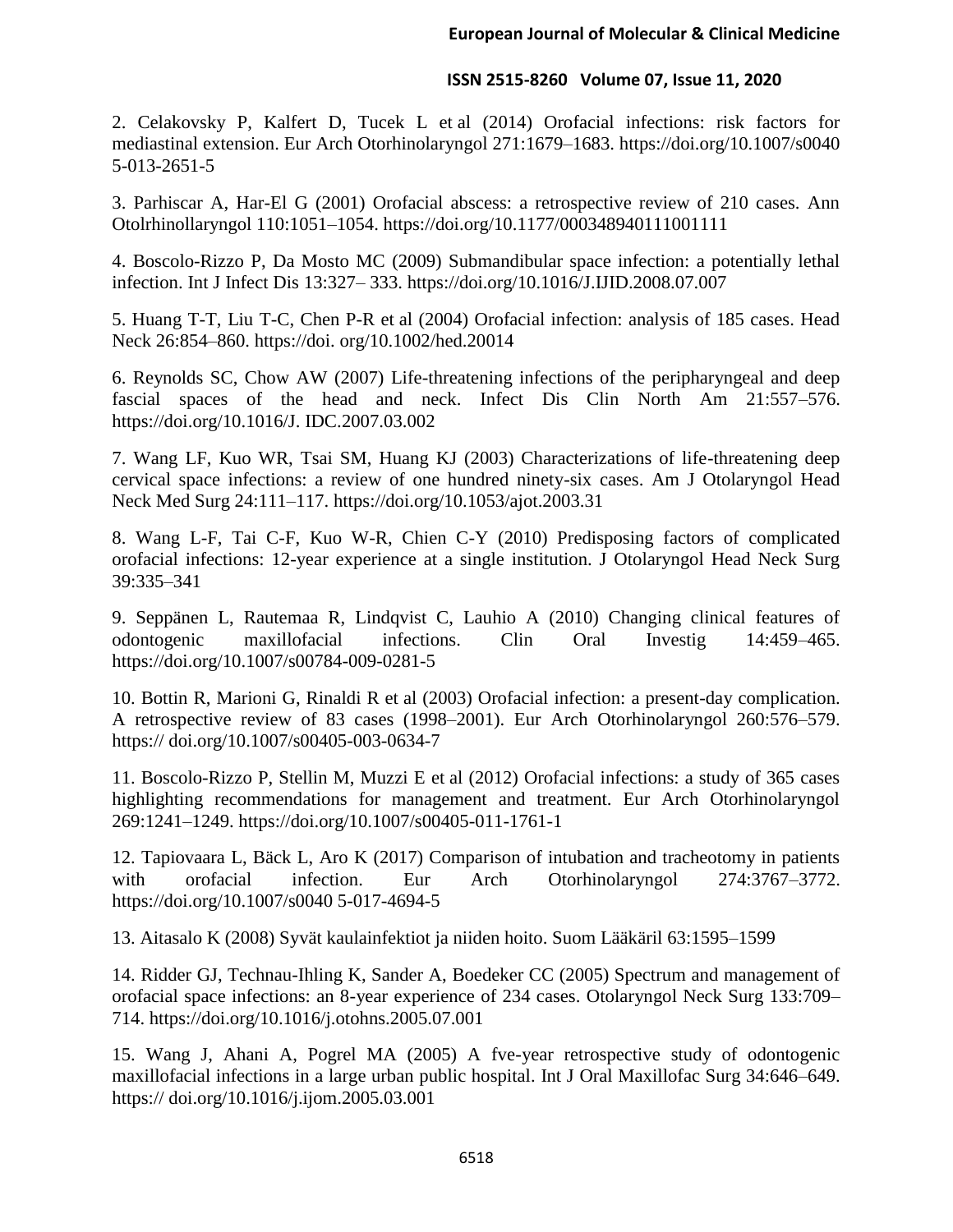16. Igoumenakis D, Giannakopoulos N-N, Parara E et al (2015) Efect of causative tooth extraction on clinical and biological parameters of odontogenic infection: a prospective clinical trial. J Oral Maxillofac Surg 73:1254–1258. https://doi.org/10.1016/J. JOMS.2015.02.008

17. Heim N, Warwas FB, Wiedemeyer V et al (2019) The role of immediate versus secondary removal of the odontogenic focus in treatment of deep head and neck space infections. A retrospective analysis of 248 patients. Clin Oral Investig 23:2921–2927. https ://doi.org/10.1007/s00784-018-02796-7

18. Daramola OO, Flanagan CE, Maisel RH, Odland RM (2009) Diagnosis and treatment of orofacial space abscesses. Otolaryngol Neck Surg 141:123–130. https://doi.org/10.1016/j.otohn s.2009.03.033

19. Kisely S, Sawyer E, Siskind D, Lalloo R (2016) The oral health of people with anxiety and depressive disorders—a systematic review and meta-analysis. J Afect Disord 200:119–132. https:// doi.org/10.1016/J.JAD.2016.04.040

20. Delwel S, Binnekade TT, Perez RSGM et al (2017) Oral health and orofacial pain in older people with dementia: a systematic review with focus on dental hard tissues. Clin Oral Investig 21:17– 32. https://doi.org/10.1007/s00784-016-1934-9

21. Gunaratne DA, Tseros EA, Hasan Z et al (2018) Cervical necrotizing fasciitis: systematic review and analysis of 1235 reported cases from the literature. Head Neck 40:2094–2102. https://doi.org/10.1002/hed.25184

22. Roccia F, Pecorari GC, Oliaro A et al (2007) Ten years of descending necrotizing mediastinitis: management of 23 cases. J Oral Maxillofac Surg 65:1716–1724. https://doi.org/10.1016/J. JOMS.2006.10.060

23. Alotaibi N, Cloutier L, Khaldoun E et al (2015) Criteria for admission of odontogenic infections at high risk of orofacial space infection. Eur Ann Otorhinolaryngol Head Neck Dis 132:261–264. https://doi.org/10.1016/J.ANORL.2015.08.007

24. Lin R-H, Huang C-C, Tsou Y-A et al (2014) Correlation between Imaging characteristics and microbiology in patients with orofacial infections: a retrospective review of one hundred sixty-one cases. Surg Infect (Larchmt) 15:794–799. https://doi. org/10.1089/sur.2013.205

25. Flanagan CE, Daramola OO, Maisel RH et al (2009) Surgical debridement and adjunctive hyperbaric oxygen in cervical necrotizing fasciitis. Otolaryngol Neck Surg 140:730–734. https ://doi.org/10.1016/j.otohns.2009.01.014

26. Faunø Thrane J, Pikelis A, Ovesen T (2017) Hyperbaric oxygen may only be optional in head and neck necrotizing fasciitis: a retrospective analysis of 43 cases and review of the literature. Infect Dis (Auckl) 49:792–798. https://doi.org/10.1080/23744 235.2017.1342142

27. Krenk L, Nielsen HU, Christensen ME (2007) Necrotizing fasciitis in the head and neck region: an analysis of standard treatment efectiveness. Eur Arch Otorhinolaryngol 264:917–922. https://doi.org/10.1007/s00405-007-0275-3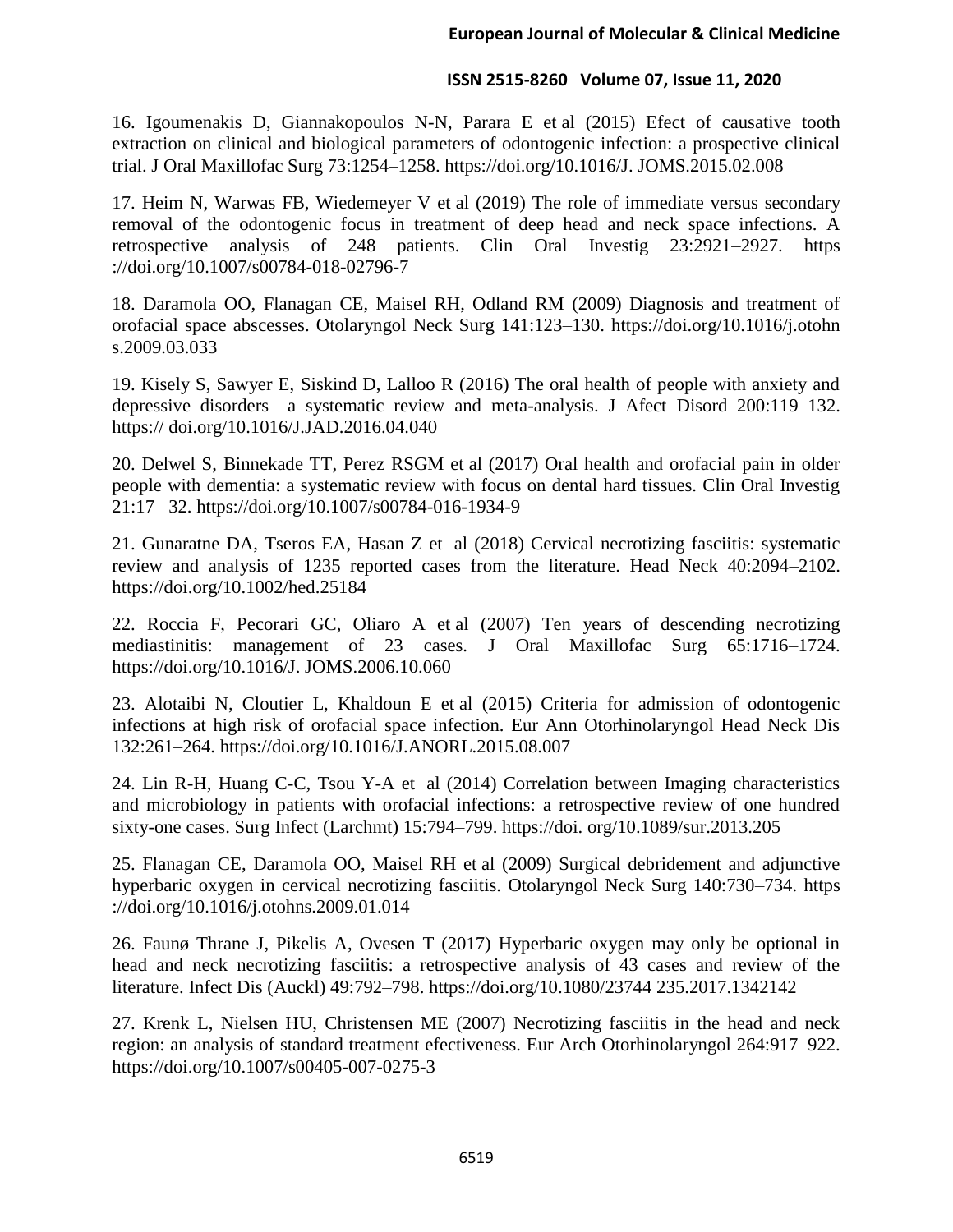28. Levett D, Bennett MH, Millar I (2015) Adjunctive hyperbaric oxygen for necrotizing fasciitis. Cochrane Database Syst Rev 15:CD007937. https://doi.org/10.1002/14651858.CD007937. pub2

29. Shaw JJ, Psoinos C, Emhof TA et al (2014) Not just full of hot air: hyperbaric oxygen therapy increases survival in cases of necrotizing soft tissue infections. Surg Infect (Larchmt) 15:328–335. https ://doi.org/10.1089/sur.2012.135

30. Misthos P, Katsaragakis S, Kakaris S et al (2007) Descending necrotizing anterior mediastinitis: analysis of survival and surgical treatment modalities. J Oral Maxillofac Surg 65:635–639. https:// doi.org/10.1016/J.JOMS.2006.06.287 872 European Archives of Oto-Rhino-Laryngology (2020) 277:863–872 1 3

31. Makeief M, Gresillon N, Berthet JP et al (2004) Management of descending necrotizing mediastinitis. Laryngoscope 114:772–775. https://doi.org/10.1097/00005537-200404000-00035

32. Prado-Calleros HM, Jiménez-Fuentes E, Jiménez-Escobar I (2016) Descending necrotizing mediastinitis: systematic review on its treatment in the last 6 years, 75 years after its description. Head Neck 38:E2275–E2283. https://doi.org/10.1002/HED

33. Freeman RK, Vallières E, Verrier ED et al (2000) Descending necrotizing mediastinitis: An analysis of the efects of serial surgical debridement on patient mortality. J Thorac Cardiovasc Surg 119:260–267. https://doi.org/10.1016/S0022-5223(00)70181-4

34. Han JK, Kerschner JE (2001) Streptococcus milleri: an organism for head and neck infections and abscess. Arch Otolaryngol Neck Surg 127:650–654. https://doi.org/10.1001/archotol.127.6.650

35. Shinzato T, Saito A (1994) A mechanism of pathogenicity of "Streptococcus milleri group" in pulmonary infection: synergy with an anaerobe. J Med Microbiol 40:118–123

36. Heim N, Faron A, Wiedemeyer V et al (2017) Microbiology and antibiotic sensitivity of head and neck space infections of odontogenic origin. Diferences in inpatient and outpatient management. J Craniomaxillofac Surg 45:1731–1735. https://doi.org/10.1016/j. jcms.2017.07.013

37. Rega AJ, Aziz SR, Ziccardi VB (2006) Microbiology and antibiotic sensitivities of head and neck space infections of odontogenic origin. J Oral Maxillofac Surg 64:1377–1380. https://doi. org/10.1016/j.joms.2006.05.023

38. Liau I, Han J, Bayetto K et al (2018) Antibiotic resistance in severe odontogenic infections of the South Australian population: a 9-year retrospective audit. Aust Dent J 63:187–192. https://doi. org/10.1111/adj.12607

39. Thomas SJ, Atkinson C, Hughes C et al (2008) Is there an epidemic of admissions for surgical treatment of dental abscesses in the UK? BMJ 336:1219–1220. https://doi.org/10.1136/bmj.39549 .605602.BE